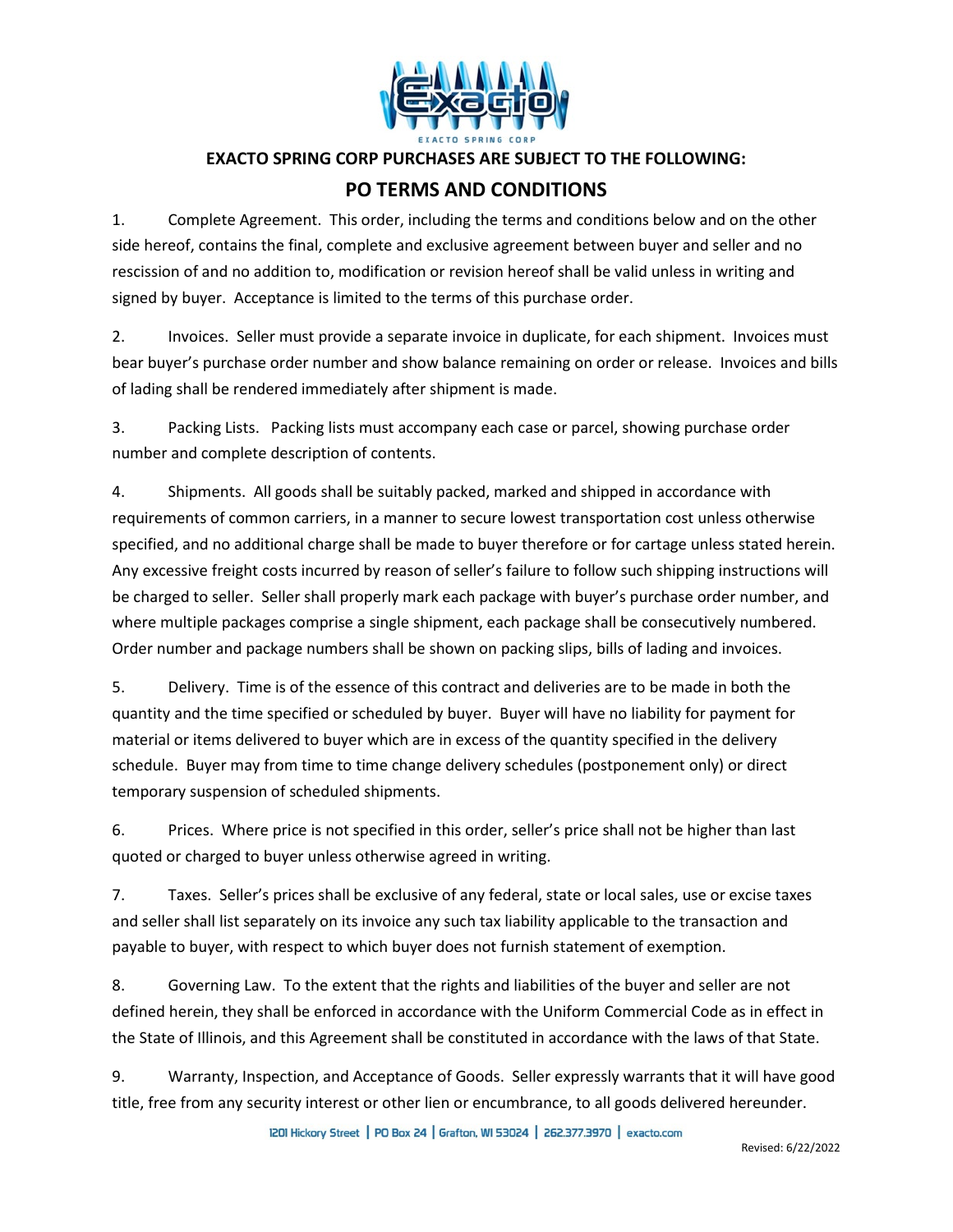

Seller also warrants that all goods and services furnished under this order shall conform to specifications, drawings, samples or other description furnished, specified or adopted by buyer, and shall be fit and serviceable for the purpose specified or intended and shall be merchantable and free from defect. Buyer shall have the right to inspect the goods within a reasonable time after receipt, but failure to inspect shall not limit or be deemed a waiver of any rights of buyer hereunder. Payment for goods to final inspection shall not constitute acceptance thereof. If any goods or services do not conform to the foregoing warranties, then, after notice to seller, such goods shall be held for a reasonable time for seller's instruction at seller's risk, and without limiting buyer's other remedies, at buyer's option (a): the purchase price thereof plus any cost of transportation incurred by buyer shall be refunded to buyer, or (b) such goods or services shall be resupplied by seller at sellers expense.

10. Confidentiality. All technical and commercial information or ideas which buyer has supplied or shall supply seller, but excluding information in eh public domain or in seller's possession in tangible form before receiving such information from buyer (collectively called "confidential information") is proprietary to buyer and has been disclosed to seller for the limited purpose of enabling seller to comply with the terms of this purchase order. Seller shall not without buyer's prior written consent use or disclose such confidential information for any purpose other than in connection with the supply of materials or products to buyer. All such information which is in tangible form shall be returned to buyer by seller upon demand and in any event when no longer needed to fulfill seller's obligations to buyer hereunder. Seller agrees that any benefit or property derived by seller from any unauthorized use of confidential information shall be the sole exclusive property of buyer.

11. Buyer's Property. All materials, including dies, tools, molds, gauges, fixtures and patterns, which are furnished or specifically paid for by the property of buyer, shall be subject to removal at any time without additional cost upon demand by buyer, shall be used only in filling orders for buyer, shall not be copied, shall be kept separate from property of seller, and shall be clearly identified as the property of buyer. Seller shall, at its own expense, keep all such materials in good condition, and seller assumes all liability for loss or damage thereto, with the exception of normal wear or tear, and agrees to supply a detailed inventory of such materials at monthly intervals or as otherwise agreed upon. The cost of changes in the aforementioned items necessary to effect design or specification changes ordered by buyer, shall be paid for by buyer.

12. Seller's Default. Should seller fail to perform or comply with any provisions of this order, including the delivery schedule, buyer may terminate this order in whole or in part and may consider such failure or noncompliance as a breach of this contract. Buyer expressly retains all its rights and remedies provided by law in the case of such breach, and no action by buyer shall constitute a waiver of any such right or remedy, provided, however, that buyer shall acquire no rights, except its right of cancellation and refund of any advances, by reason of delays caused by action of government,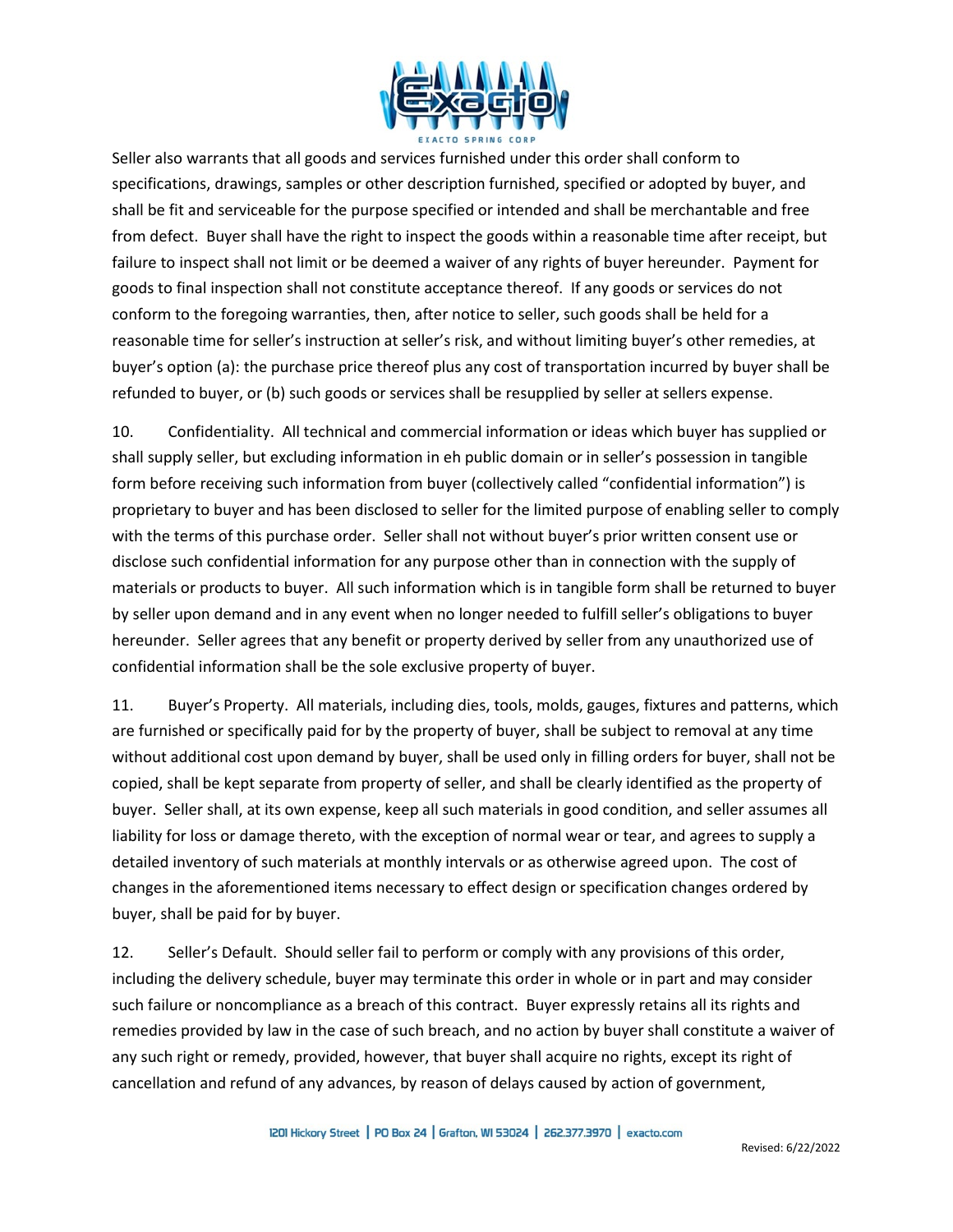

allocations, strikes, unavoidable accidents, delays of carriers, fire, or causes beyond seller's control, if notice of such cause for delay is given to buyer within 10 days of seller's first knowledge of its occurrence. If reasonable ground arise to cause buyer to feel insecure with respect to the performance of seller, buyer may, in writing, demand adequate assurance of due performance and until buyer received such assurance, may suspend any performance for which it has not already received the agreed return. Failure of seller to provide within a reasonable time, not exceeding two weeks, such assurance of due performance as is adequate under the circumstances of the case is a repudiation of the contract.

13. Buyer's Default. Should buyer breach any of the provisions of the contract, any action by seller must be commenced within one year after the cause of action has accrued.

14. Notice of Delays. If at any time seller has reason to believe that for any cause whatever will not be made as scheduled, written notice setting forth the length of the anticipated delay will be given immediately to buyer who shall have the right to cancel all or any part of the undelivered part of this order, in addition to its other remedies provided by law.

15. Changes to Orders. Buyer reserves the right, before completion of the order, to make changes in quantities, drawings, specifications, method of shipment, or packaging. If such changes cause an increase or decreases in seller's costs, seller shall promptly notify buyer thereof, and an equitable adjustment shall be made.

16. Change Control. Seller must notify buyer of any changes, as applicable, to: production processes (critical/validated parameters), cleanroom classification, materials, manufacturing equipment, testing methods/equipment, tools, specifications and tolerances, loss of ISO (or similar) certification, and processing procedures that relate directly to the product or service provided.

17. Substitutions, Extras. No substitution of materials or accessories may be made without buyer's written consent. No charges for extras will be allowed unless such extras have been ordered in writing by buyer and the price agreed upon.

18. Patents. Seller guarantees that the goods hereby ordered, and the sale or use thereof, will not infringe any United States or foreign Letters Patent, and seller agrees to defend, protect, and save harmless buyer, its successors, assigns, customers and users of its products against all suits at law or in equity, and from all damages, claims and demands, and attorney's fees and costs for actual or alleged infringement of any Patent by reason of the sale or use of the goods hereby ordered, unless the goods so ordered are made to buyer's specifications, drawings, or patents, in which case this clause will not apply.

19. Notice of Suit. If buyer is sued for breach of warranty, claim for infringement or other obligation for which seller is answerable over, buyer may, but need not, give written notice of the litigation to seller.